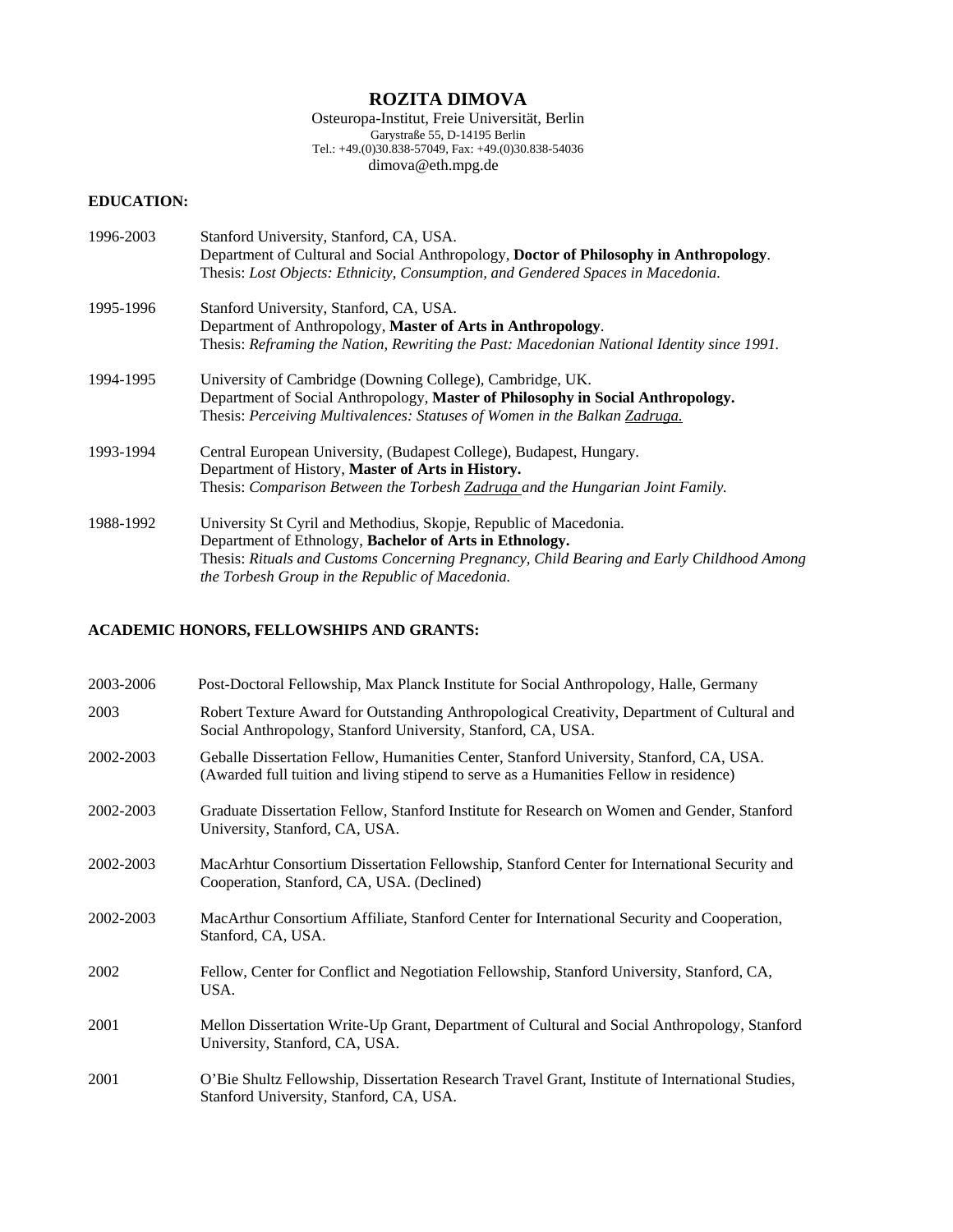| 1999                             | NSF (National Science Foundation) Dissertation Fieldwork Research Grant for fieldwork<br>conducted in Macedonia from June 1999 until January 2001.                                                            |  |
|----------------------------------|---------------------------------------------------------------------------------------------------------------------------------------------------------------------------------------------------------------|--|
| 1998                             | Mellon Department of Anthropology Summer Grant, Stanford University, Stanford, CA, USA.                                                                                                                       |  |
| 1997                             | Mellon Summer Research Grant, Dept. of Anthropology, Stanford University and Center for<br>Russian and Eastern European Studies Summer Research Grant, Stanford University, Stanford,<br>CA, USA.             |  |
| 1996-2000                        | New Democracy Fellowship, Institute for International Studies, Stanford University, Stanford,<br>CA, USA. (Four year tuition and living stipend).                                                             |  |
| 1995-1996                        | Pre-Doctoral Fellowship, Central European University, Department of History, Budapest<br>College, Budapest, Hungary.                                                                                          |  |
| 1995                             | Summer Research Travel Grant University of Cambridge, Downing College, Cambridge, UK.                                                                                                                         |  |
| 1994-1995                        | Cambridge Overseas Trust and Soros Foundation Joint Scholarship.<br>(One year tuition and living stipend for the M.Phil. Program at Cambridge).                                                               |  |
| 1993-1994                        | Soros Foundation M.A. Scholarship at the Central European University, Budapest, Hungary.                                                                                                                      |  |
| 1992                             | University St Cyril and Methodius Department of Ethnology, The Best Student of the Year<br>Award, Skopje, Macedonia.                                                                                          |  |
| 1988-1992                        | Republic of Macedonia Ministry of Education Scholarship, Skopje, Macedonia.                                                                                                                                   |  |
| TEACHING AND RESEARCH POSITIONS: |                                                                                                                                                                                                               |  |
| 2003-2006                        | Postdoctoral Research Fellow, Max Planck Institute for Social Anthropology, Halle/Saale,<br>Germany                                                                                                           |  |
| 2003                             | Teaching Affiliate, Department of Cultural and Social Anthropology, Stanford University for<br>the Undergraduate Lecture-style Course Introduction to Cultural and Social Anthropology,<br>Stanford, CA, USA. |  |

- 2002 **Teaching Affiliate,** Department of Cultural and Social Anthropology, Stanford University, Stanford, CA. **Instructor** for the Undergraduate Course *Anthropology of the Balkans*, Department of Social and Cultural Anthropology, Stanford University, Stanford, CA, USA. (Designed and thought the seminar-style course).
- 2001 **Research Assistant** for Professor Akhil Gupta, Department of Cultural and Social Anthropology, Stanford, CA, USA. (Conducted Library Research for Prof. Gupta's Project on the link between the State and Space).
- 2001 **Research Assistant** for Professor Purnima Mankekar, Department of Cultural and Social Anthropology, Stanford, CA, USA. (Conducted Internet Research for Prof. Mankekar's Project on Cross Cultural Representations of St. Valentine).
- 2001 **Teaching Assistant** for Professor Sarah Jain's Course *Car Culture*, Department of Cultural and Social Anthropology, Stanford, CA, USA. (Facilitated discussions, graded papers, and communicated with students about their paper topics).
- 1998 **Research Assistant** for Prof. Carol Delaney's Course *Investigating Culture,* Anthropology Department, Stanford, CA, USA. (Facilitated the class film series twice a week).
- 1998 **Teaching Assistant** for Prof. Nicholas De Genova's Course *Racialization of Culture,*  Anthropology Department, Stanford, CA, USA. (Facilitated discussions).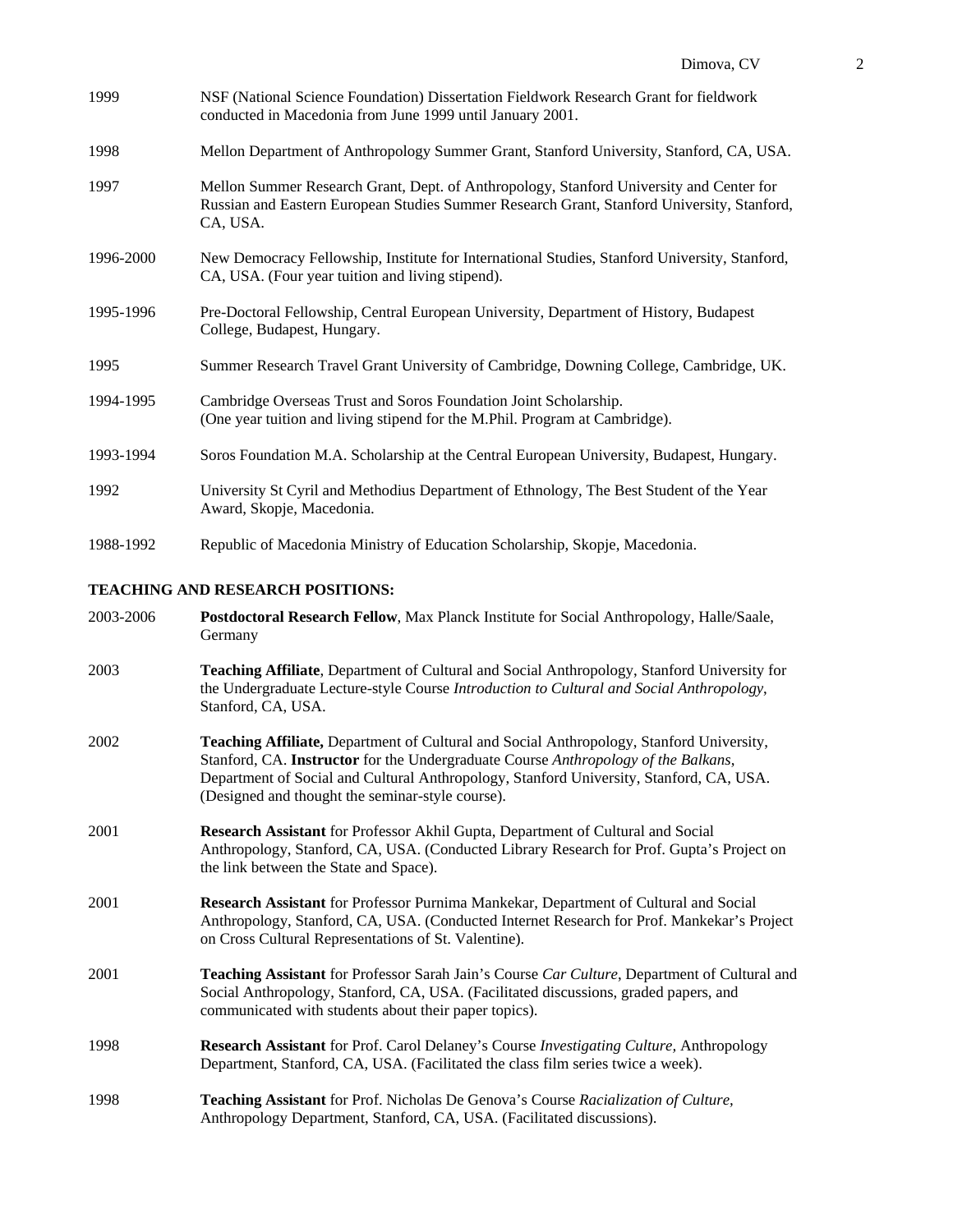- 1997 **Teaching Assistant** for Prof. Clifford Barnet's Course in *Medical Anthropology*, Anthropology Department, Stanford, CA, USA. (Led two sections twice a week, graded papers, graded final exam, and communicated with students about their paper topics).
- 1997 **Instructor** in Macedonian language, Slavic Department. Stanford, CA, USA.

#### **PRESENTATIONS:**

| March 2006       | Trauma of Duldung: Bosnians in Berlin. 11 <sup>th</sup> Annual Convention of the Association for the Study of<br>Nationalities (ASN): "Nationalism in an Age of Globalization." Harriman Institute, Columbia University,<br>23-25 March 2006.                                                                                                                                                                                                                     |
|------------------|-------------------------------------------------------------------------------------------------------------------------------------------------------------------------------------------------------------------------------------------------------------------------------------------------------------------------------------------------------------------------------------------------------------------------------------------------------------------|
| October 2005     | Remembering the Present, Forgetting the Past: Refugees from Former Yugoslavia in Berlin. Deutsche<br>Gesellschaft für Völkerkunde: Konflikte - Menschenrechte - Interventionen. Halle/S., Germany. 4-7<br>October, 2005.                                                                                                                                                                                                                                          |
| August 2005      | Duldung Trauma: Bosnian Refugees in Berlin. Workshop on Development and Patterns of Migration<br>Processes in Central and Eastern Europe. Panel title: Anthropological Aspects of Migration.<br>Multikulturni Centrum Praha, Charles University, Prague, The Czech Republic. 25-27 August, 2005                                                                                                                                                                   |
| May 2005         | On Similarity and Fear: Spatial Transformations of Class and Ethnicity in contemporary Macedonia.<br>International Association for Southeastern European Anthropology 3rd Conference: Urban Life and<br>Culture in Southeastern Europe. Panel title: Social Inclusion and Exclusion International Association<br>for Southeastern European Anthropology and the Faculty of Philosophy at Belgrade University, Belgrade,<br>Serbia and Montenegro. 26-29 May, 2005 |
| May 2005         | Nationalism and Space in Contemporary Macedonia. Canadian Association for Social Anthropology<br>(CASCA) Annual Meetings title: Translocality. Panel title: Social Movements in Europe. Canadian<br>Association for Social Anthropology and the University of Yucatan. Merida, Yucatan, Mexico. 2-9 May,<br>2005                                                                                                                                                  |
| April 2005       | Consuming Nationalism: Transformations of Class, Ethnicity and Space in Contemporary Macedonia.<br>10 <sup>th</sup> Annual Convention of the Association for the Study of Nationalities (ASN): "Understanding<br>Nationalism: Identity, Empire, Conflict." Panel title: Nationalism in Europe. Harriman Institute,<br>Columbia University, New York City. 15-17 April, 2005.                                                                                      |
|                  | November 2003 Producing Alterity: Migration and Class in Macedonia. 102nd American Anthropological Association<br>Meetings, Chicago, IL, USA.                                                                                                                                                                                                                                                                                                                     |
|                  | November 2002 The Kismet of Education. 101th American Anthropological Association Meetings, New<br>Orleans, LA, USA.                                                                                                                                                                                                                                                                                                                                              |
|                  | December 2001 Ethnicity and Urban Spaces in Macedonia, International Conference: Our Peculiar Cities,<br>New Europe College, Bucharest, Romania.                                                                                                                                                                                                                                                                                                                  |
| <b>July 2001</b> | Obscure Objects, Entangled Spaces: Space and Ethnicity in Contemporary Macedonia Junior<br>Scholar Workshop on South-Eastern Europe, Center for Democracy and Reconciliation in<br>South-Eastern Europe, Dubrovnik, Croatia                                                                                                                                                                                                                                       |
| June 2001        | From Privilege to Burden: Tautological Limitations of the Name Macedonia                                                                                                                                                                                                                                                                                                                                                                                          |
|                  | International Conference: Macedonia/Macedonians, University College London, Center for<br>Eastern-European and Slavonic Studies, London, UK                                                                                                                                                                                                                                                                                                                       |
| May 2001         | Two Sides of a Coin: Narratives on Human Rights Among Ethnic Albanians and Macedonians in<br>Macedonia. Annual Meetings of the American Ethnological Society: Culture, Difference,<br>Inequality. Montreal, Canada.                                                                                                                                                                                                                                               |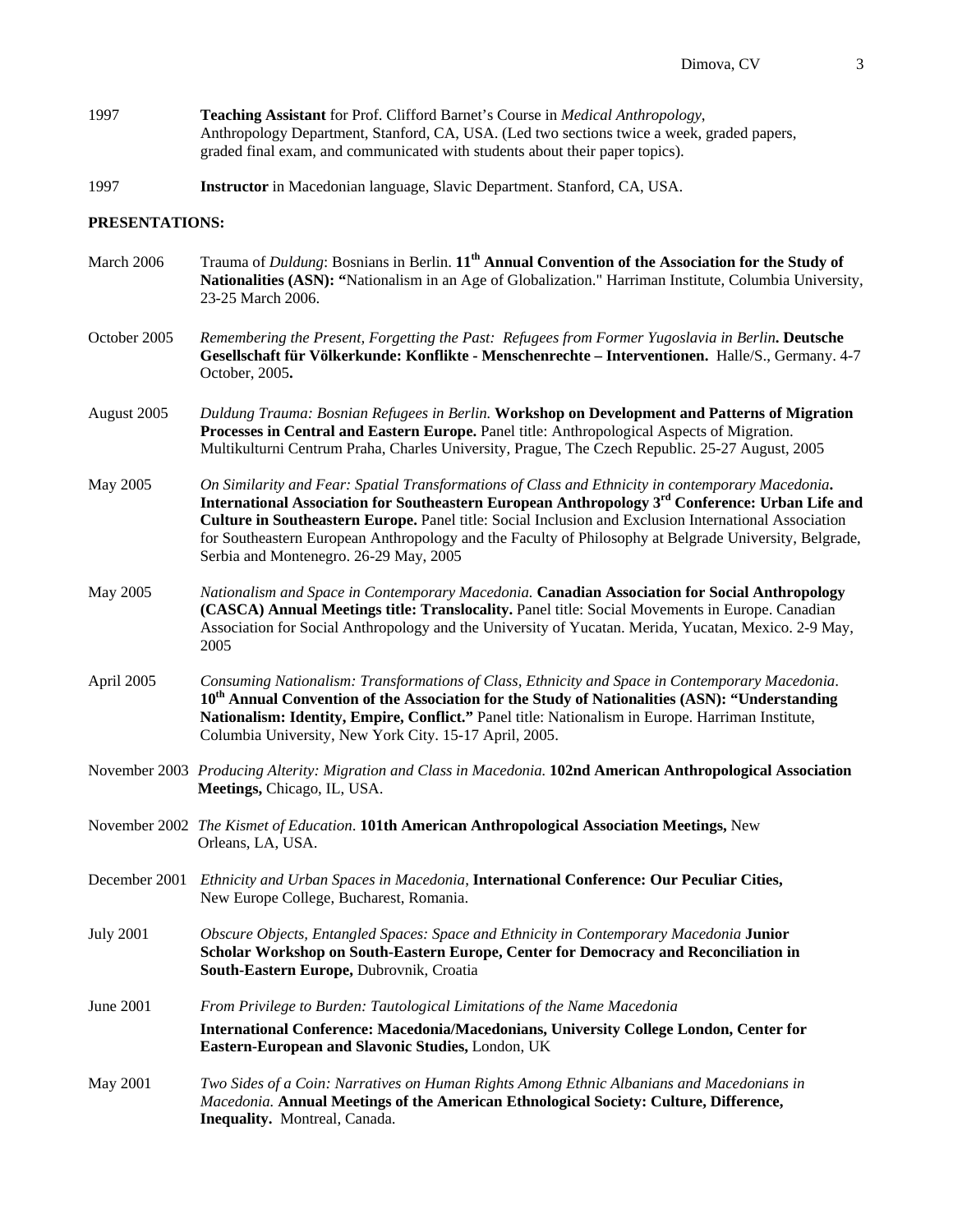| May 2001      | Ethnicity and Art in Contemporary Macedonia<br>Annual Meetings of the Canadian Association of Slavists, Quebec City, Canada.                                                                                                                                                                         |
|---------------|------------------------------------------------------------------------------------------------------------------------------------------------------------------------------------------------------------------------------------------------------------------------------------------------------|
| June 2000     | Frozen Spaces: National Identification, Material Signifiers and Space in Post-1991 Macedonia,<br>Reconstructing the Past in South-Eastern Europe, Center for South-Eastern European<br>Studies, University of Wales-Lampeter, Swansea, UK.                                                           |
| March 2000    | Fixing Spaces: National Spatiality in Contemporary Macedonia<br>International Conference: Transformation of Communication Culture in Post-Communist<br>Europe, Erasmus Institute for Communication, Budapest, Hungary.                                                                               |
| February 2000 | Decorating Spaces: Nationalism, Material Signifiers and Space in Macedonia<br><b>International Conference Views from Within: Ethnographic Perspectives on Post-Socialist</b><br>Culture, SOYUZ (Anthropological Network for Central and Eastern Europe), Columbia<br>University, New York City, USA. |
|               | September 1999 Other Europe: National Phantasmagoria in the Balkans<br>International Conference: "Ideas about Europe", University of Navarra, Pamplona, Spain.                                                                                                                                       |
| April 1999    | National Phantasmagoria: Macedonian Nationalism since 1991<br>Graduate Students Conference, Anthropology Department, Columbia University. New York,<br>NY.                                                                                                                                           |
|               | December 1998 Recourse of Fantasy: Macedonia after 1991<br>Annual Meeting of the American Anthropological Association, Philadelphia, PA.                                                                                                                                                             |
|               | September 1997 Reframing the Nation, Rewriting the Past<br>Second Meetings of the Anthropological Association for the Balkans: Imagining the<br>Balkans, Bucharest, Romania.                                                                                                                         |
| June 1997     | Affirmation of the Macedonian National Identity After 1991<br>Third North American-Macedonian Conference, Victoria University, Toronto, Canada.                                                                                                                                                      |
| August 1996   | Politics of Identities in the Republic of Macedonia: Redefinition of Ethnic and National Identities<br>after the Dismemberment of the Yugoslav Federation<br>Woodrow Wilson Institute: Junior Scholar Training Seminar, Washington D.C.                                                              |
| April 1996    | The Surviving Orphan: Republic of Macedonia after the Dissolution of the Yugoslav Federation<br>Eastern European Block Scholars Conference, University of California, Davis. CA.                                                                                                                     |
| March 1995    | Nationalism and History in the Republic of Macedonia<br>Hellenic Society Forum Nationalism and History in the Southern Balkans<br>University of Cambridge, Robinson College, Cambridge, UK.                                                                                                          |
| April 1994    | The Position of Women in the Torbesh Zadruga<br><b>International Conference Women in History - Women's History, Central European</b><br>University, Budapest, Hungary.                                                                                                                               |

## **LANGUAGE ABILITIES:**

**Macedonian***:* native fluency **English, Serbian/Croatian/Bosnian, Bulgarian:** fluent **German:** intermediate **Italian and Slovenian:** poor